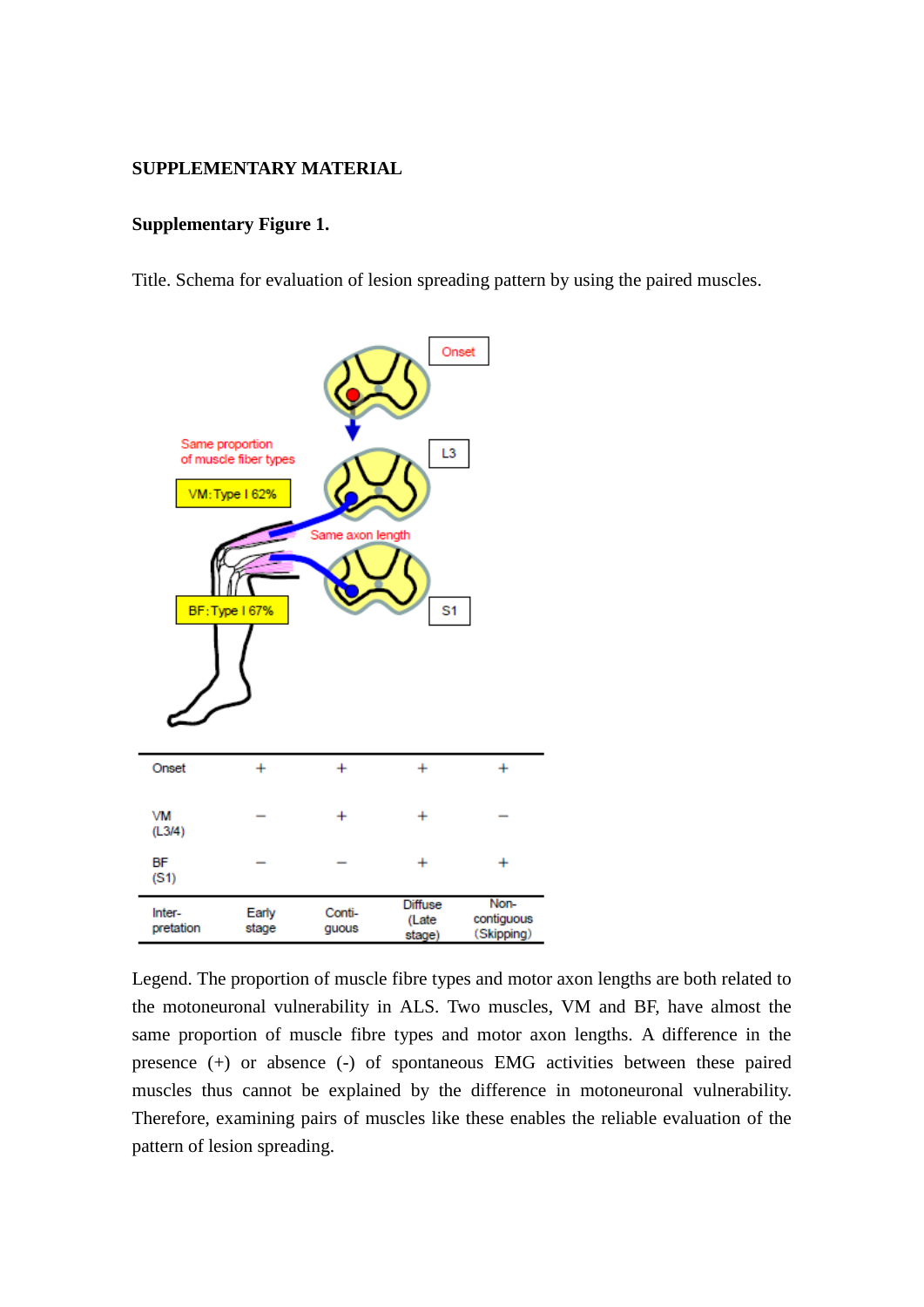### **Supplementary Figure 2.**

Title. Distribution patterns of fibrillation potentials, positive sharp waves and fasciculation potentials in all patients.



Legend. A. Distribution patterns of fibrillation potentials and positive sharp waves. B. Distribution patterns of fasciculation potentials. Patients #1-36 correspond to those in figure 1. Closed squares: abnormal spontaneous EMG activity present. Open squares: abnormal spontaneous EMG activity absent. Squares with oblique line: data not available.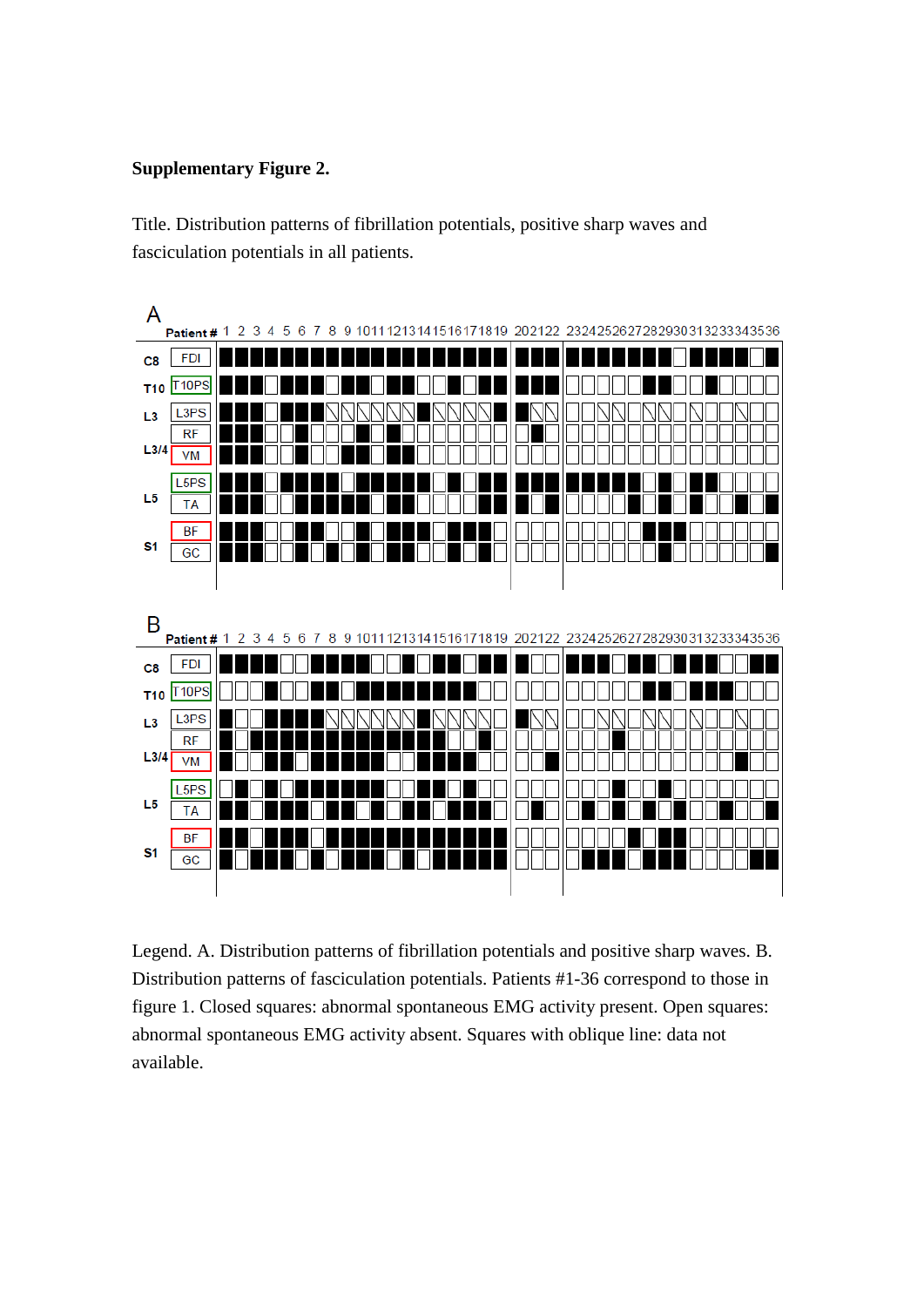# **Supplementary Figure 3.**

Title. Regional spread mechanisms of ALS lesion from cervical to lumbosacral cord.

## A) "Single seed and simple propagation" hypothesis



### B) Multifocal hits and local spread